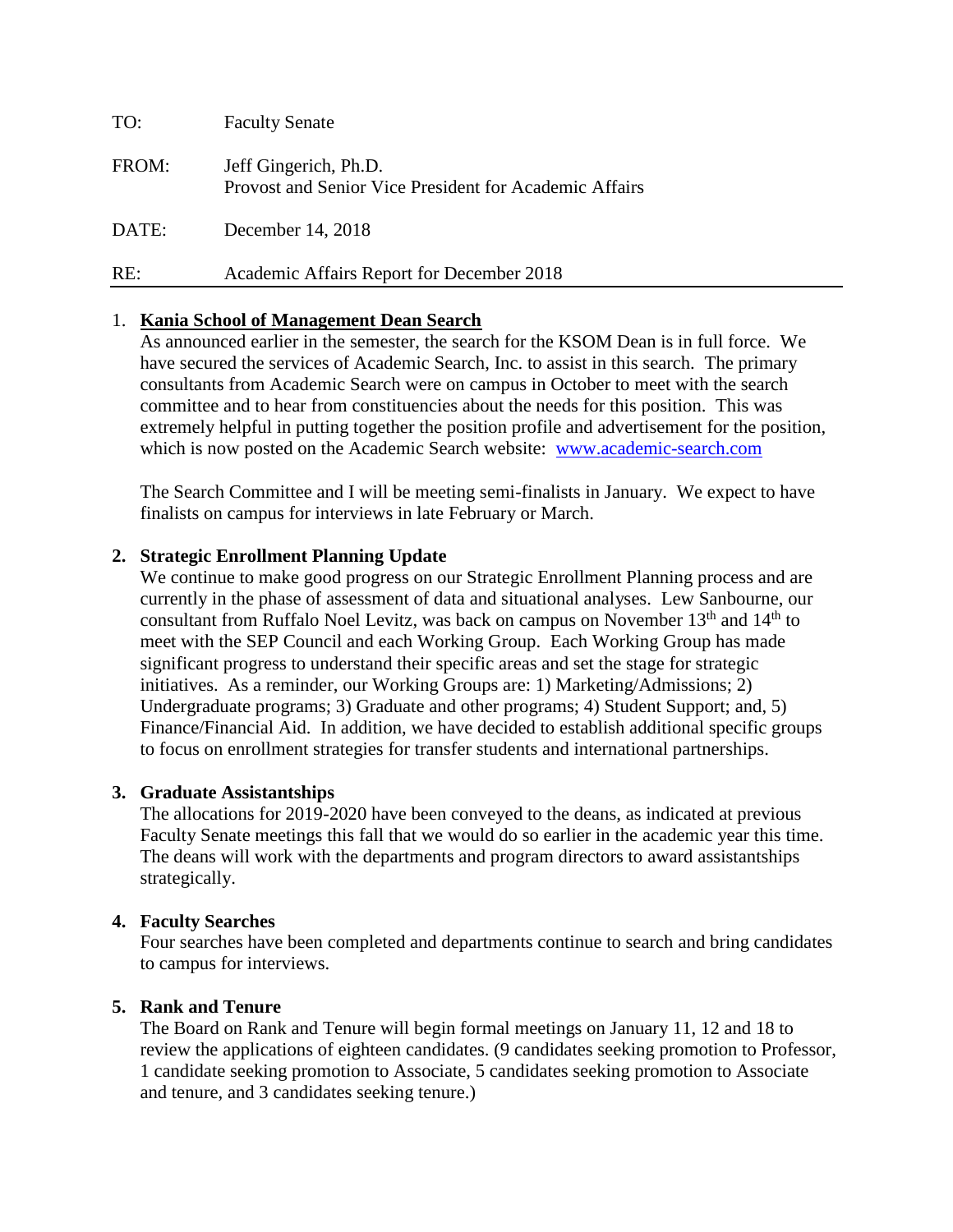# **6. Middle States Self Study**

In October, the co-chairs shared the full Self-Study Report with the campus and key bodies for further broad review. Many campus colleagues made valuable comments and their suggestions are incorporated into the November draft sent to the Board. On November 8-9, we welcomed Dr. Brennan O'Donnell, President of Manhattan College and our Middle States Team Chair, who met with representatives from among the faculty, staff, students, and administration. We are happy to report that he made many positive comments about the Report and the Self-Study process, as well as giving some suggestions for improvement, which we have implemented. The President's Cabinet endorsed the Report recommendations on November 13 and the Board of Trustees endorsed the report and recommendations at its November meeting.

# **7. Intersession Grants 2019:**

The Faculty Development Board has awarded Intersession grants to eleven faculty members from eight departments.

| Dr. Maureen Carroll   | <b>Geometry In Motion</b>                                                                                                                                                                                          |
|-----------------------|--------------------------------------------------------------------------------------------------------------------------------------------------------------------------------------------------------------------|
| Dr. Will Cohen        | Aarhus 1964 and the Dialogue between Orthodox and Oriental<br><b>Orthodox Christians</b>                                                                                                                           |
| Eleni Gousgounis      | Why do new futures contracts succeed or fail? The case of the<br>FTSE Emerging Index Futures (EMF) contract.                                                                                                       |
| Dr. Christian Haw     | The Development of an Institutional Memorandum Toward<br>Proposing a Prison Education Initiative, entailing an Associate's<br>and eventual Bachelor's Degree, through The University of<br><b>Scranton</b>         |
| Dr. Hengameh Hosseini | Misinformation in Youtube Videos about Sarcopenia and Frailty<br>in Older Americans: Content and Network Analysis                                                                                                  |
| Dr. Andrew LaZella    | Status-Nominalism and The Problem of Universals                                                                                                                                                                    |
| Dr. Mohammad Maktoomi | Dual-Band RF Energy Harvesting Circuit for IOTs                                                                                                                                                                    |
| Dr. Sufyan Mohammed   | The Evolution of Social Media Use by Corporate India over the<br>Past Decade: How the Top 500 Companies in India Utilize<br>Digital & Social Media for Customer Relationship Management<br>(CRM) & Media Relations |
| Dr. Masood Otarod     | Factorization model: Dimensionally reduced dispersion model<br>for the performance assessment of packed catalytic reactors.                                                                                        |
| Dr. Ann Pang-White    | Knowledge, Virtue, and Akrasia in Early Confucian<br>Ethics                                                                                                                                                        |
| Dr. Janice Voltzow    | Structure and Function of Abalone, Delicious, and<br><b>Beautiful Snails</b>                                                                                                                                       |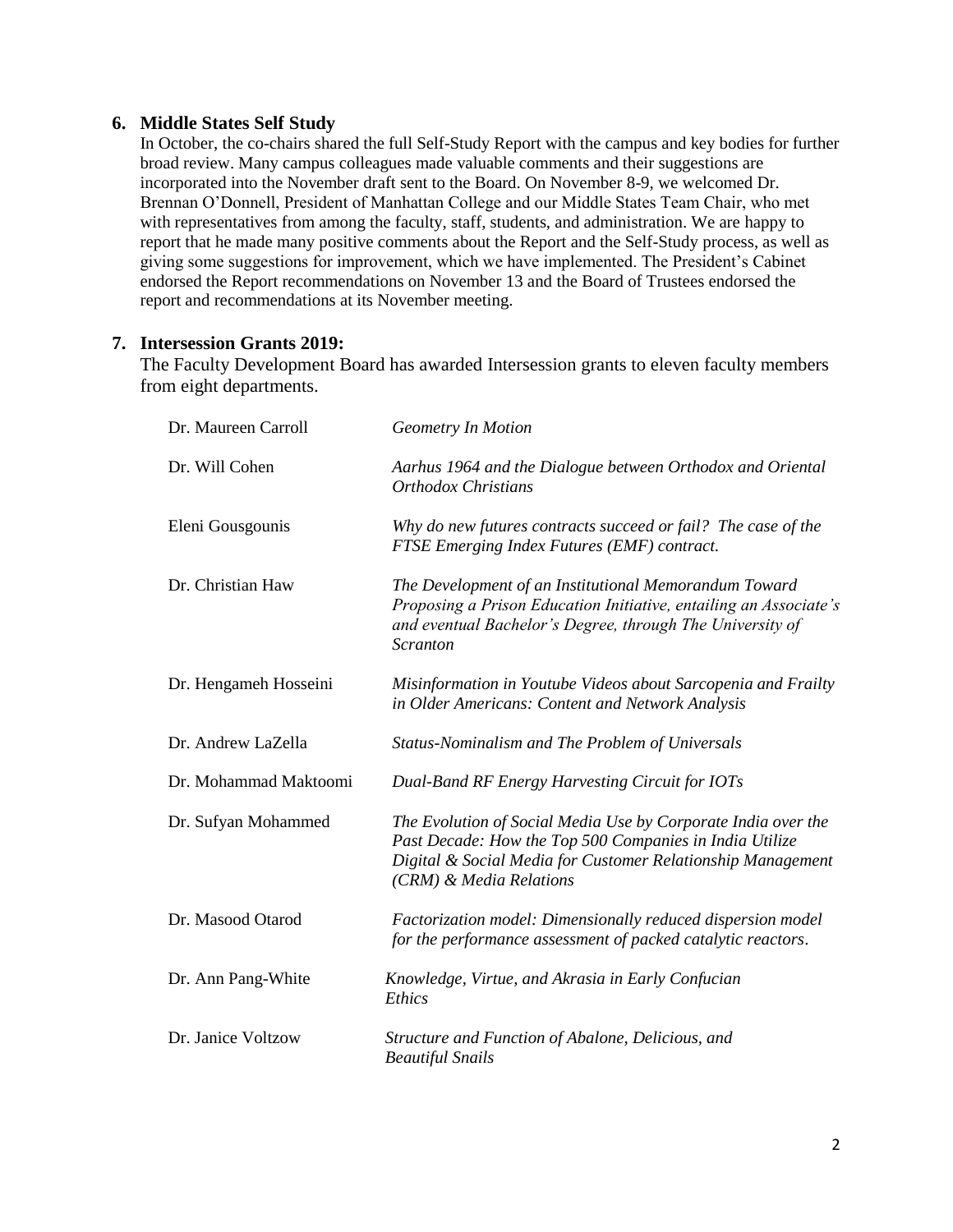#### **8. Office of Research and Sponsored Programs**

The following faculty have been approved for sabbatical during the 2019-2020 academic year:

| Academic Year 2019-2020 | <b>Fall 2019</b>   | <b>Spring 2020</b>      |
|-------------------------|--------------------|-------------------------|
| Michael Azar            | Karen Brady        | <b>Steven Dougherty</b> |
| Barbara Buxton          | Robert Giambatista | Michael Fennie          |
| Jennifer Kaschak        | Jakub Jasinski     | Daniel Haggerty         |
| Susan Mendez            | Lawrence Kennedy   | <b>John Norcross</b>    |
| Virginia Picchietti     | Daniel Mahoney     | Christos Pargianas      |
| Satya Prattipati        | <b>Adam Pratt</b>  | David Salerno           |
| Jill Warker             | Patrick Tully      | Robert Spalletta        |
|                         | Loreen Wolfer      | Michael Sulzinski       |

# **9. International Studies and Scholarly Services**

On November 12, 2018, The University of Scranton joined many campuses from across the nation in celebrating the International Education Week. The International Education Week is a joint initiative of the U.S. Department of State and the U.S. Department of Education with the goal to promote programs that prepare Americans for a global environment and attract future leaders from abroad to study, learn, and exchange experiences.

On that day, the International Student and Scholar Services Office hosted about 80 students and teachers from The Lutheran Academy and the Howard Gardner MI Charter School. Graduate MBA student, Ingrid Maria Serrano Bran, gave a very engaging presentation about her country, El Salvador. The audience were able to sample some pupusas and Quesadilla Salvadorean as part of the refreshment menu. This community outreach program, which began almost 15 years ago, is one of the ways in which the University shares its diversity with elementary and middle-school children in the Scranton area.

# **10. Office of Educational Assessment (OEA)**

Program & Institutional Learning Outcome Assessment: We have strengthened our Comprehensive Plan for Assessment of Student Learning and have updated our website with completed assessment plans and reports. Now that our processes for collecting assessment documents have become routine, there is a need for discussion about which assessment documents will be posted publicly and which will be posted internally. The Provost Assessment Scholars conducted orientation during the weekend of November 3 and 4<sup>th</sup>. Students will conduct 5 peer focus groups for campus stakeholders in the spring.

General Education (GE) Assessment: There are three projects currently underway to conduct direct assessment in GE courses bearing the FYS, E, and Q designations. Recent indirect assessment evidence for GE is now available from the 2018 NSSE survey and will be disseminated to the Assessment Advisory Committee (AAC) and the Faculty Senate. Dr. David Marx, interim GE coordinator, attended the OEA team meeting on October 31, 2018 where there was discussion about how GE curricular structures inhibit effective assessment of GE learning outcomes. Prof. Donna Witek of the Library presented assessment results related to Information Literacy at the September meeting of the AAC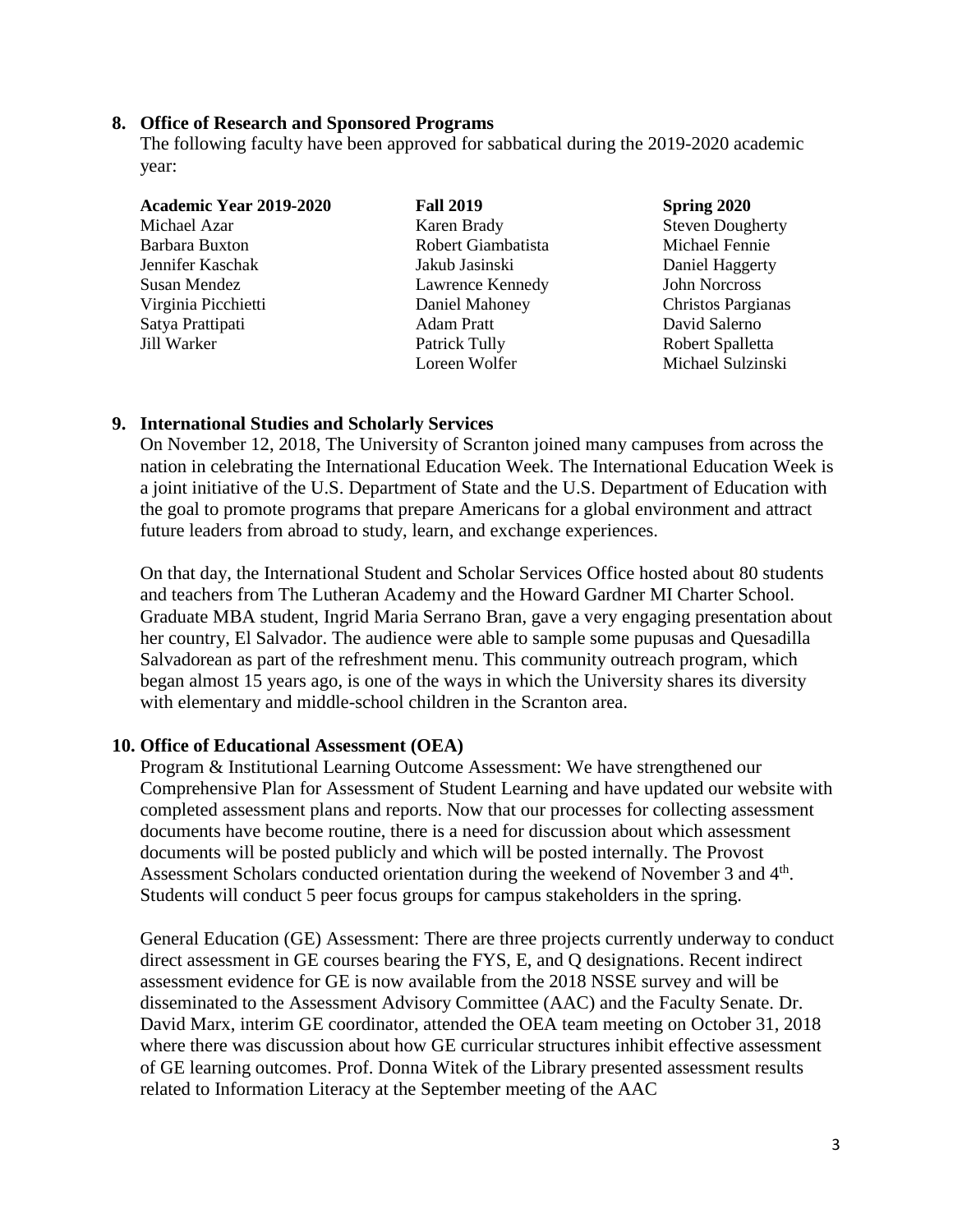Assessment Resources: Six programs in 4 PCPS departments will collect and score assessment artifacts in the Via by Watermark assessment platform this fall. The system automates collection and scoring of artifacts, as well as aggregation of scores. The rationale for the targeted rollout of the system is to save faculty time and to accelerate the use of results for decision-making. Any other departments/programs interested in a demonstration of the system can contact OEA.

Communication & Faculty Development: In October, OEA published a newsletter in which results of assessment projects were reported. OEA is planning at least two Friday offerings for its Intersession Assessment Institute. One offering will be a refresher on program assessment and the other will be related to assignment design.

# **11. College Updates**

*Panuska College of Professional Studies*

• The leadership of AllOne Foundation, along with The University of Scranton and representatives of numerous health care, education and philanthropic entities announced a major, regional initiative to significantly enhance the service delivery system and minimize the service gaps for individuals with Autism Spectrum Disorder (ASD) and their families living in Northeastern and North Central Pennsylvania in late September, 2018.

The Autism Collaborative Centers of Excellence (ACCE) was formed to deliver a full array of services and supports for individuals with ASD, from early intervention to adult services. The University of Scranton was named as the Executive Hub. This grant is a multi-year grant with a \$7 million initiative to significantly enhance the service delivery system and minimize the service gaps for individuals with Autism Spectrum Disorder (ASD). Our hub will be located on 811-813 Mulberry Street.

- The 17th Annual US Conference on disABILITY was the best ever with a focus on assistive technology. Microsoft and Apple representatives were on campus. The conference was free to the public and had about 160 people during the day in attendance. The evening student presentation held about 500 students where Bill Ziegler and Bern Gavlick presented. <https://vimeo.com/270241645>
- This year the PCPS freshman class collected approximately 4,800 children's books for the underserved population. Each freshman writes a special message in each book that will then be given to the recipient. Father McIlhenny will perform the blessing on December 6 at 3 p.m. outside of the Kane Forum.
- The Ceremony of Remembrance took place on November 16, 2018 where occupational therapy students, physical therapy students and PCPS students who utilized the Gross Anatomy lab over summer and fall academic semesters reflected on their learning and the meaning of serving others.